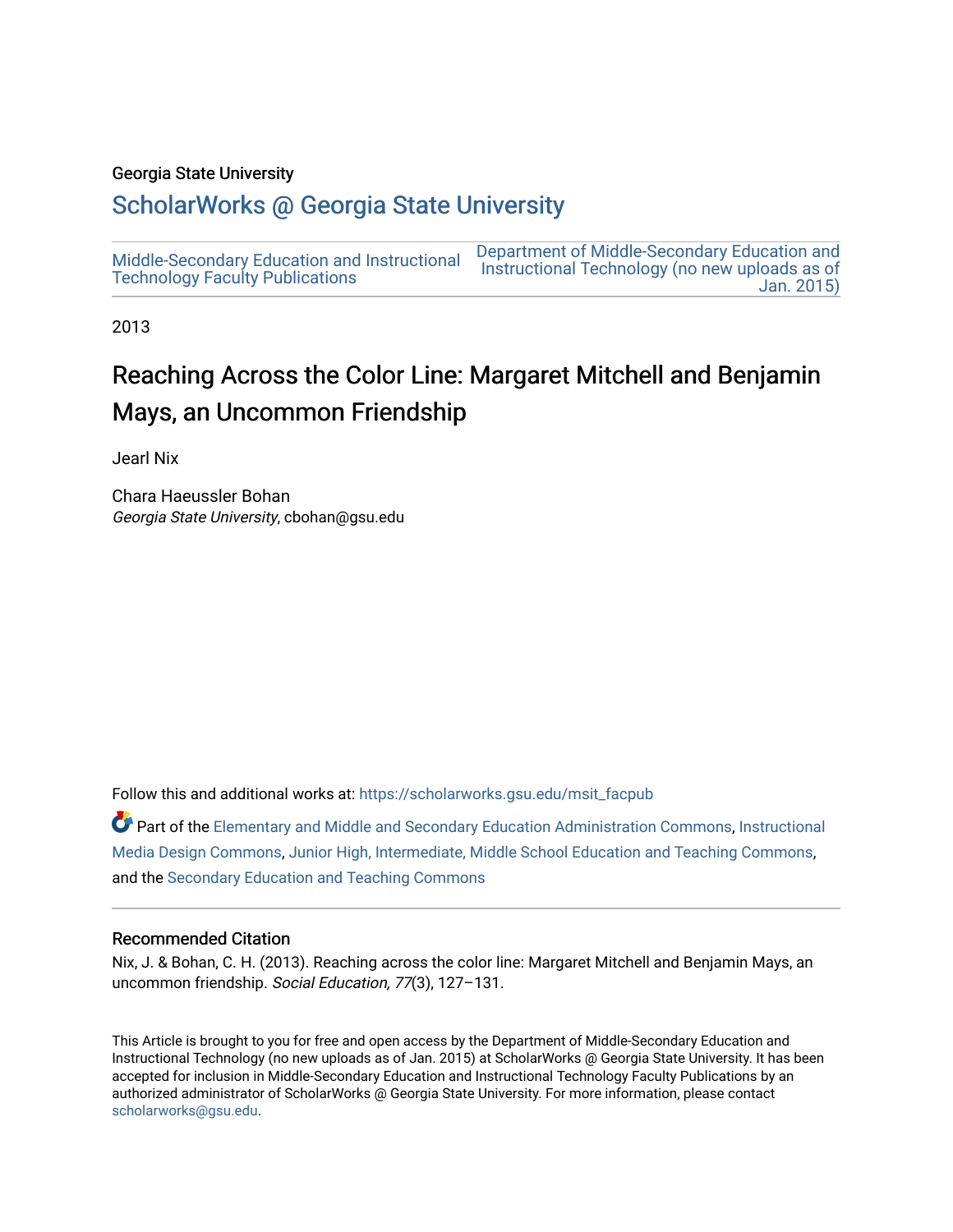# **Reaching across the Color Line:** Margaret Mitchell and Benjamin Mays, an Uncommon Friendship

**Jearl Nix and Chara Haeussler Bohan**

In 1940, Atlanta was a bustling town. It was still dazzling from the glow of the previous year's star-studded premiere of *Gone with the Wind*. The city purchased more and more trolley busses to meet the demands of a growing population. Residents emerged from the Great Depression and found Rich's Department Store a popular local place to spend their money. Baseball fans gathered at Ponce de Leon Park to watch the hometown Atlanta Crackers battle their opponents. Yet, for black residents, 1940 Atlanta looked very different. The movie premier was a whites-only event. Blacks were crammed in the back of the new trolley busses. Rich's did not allow black customers to try on clothes. And the Crackers' stadium was segregated when the all-white team played, but not when the Negro League Black Crackers played.



In Atlanta, the color line was clearly drawn between black and white citizens. This color line not only kept blacks and whites apart physically, but it also prevented blacks from attaining educational opportunities, economic equality, healthcare services, and many other public amenities readily available to white citizens. Most people, black or white, did not cross the proverbial color line. Yet, in 1940, in the heart of the segregated South, one black citizen did reach across the color line, and what he found was a white fellow citizen willing to do the same.

In 1940, Benjamin E. Mays became president of the historically black, all male, Morehouse College. Born to former slaves in South Carolina, Mays spent much of his life pursuing an education that was not available to most African Americans of his time. Mays eventually earned a PhD in religion from the University of Chicago. During his adult years, Mays was a professor and author of many books on Christianity and race relations. When Mays became the president of Morehouse, he was faced with the difficult task of saving the institution from financial ruin. Mays rolled up his sleeves and went to work raising money by enforcing tuition payments and soliciting monetary donations from the wealthy black and white residents of Atlanta.<sup>1</sup> One particular resident, Margaret Mitchell, had recently acquired fame and fortune. Mays believed she could help the financially strapped Morehouse College.

Benjamin Mays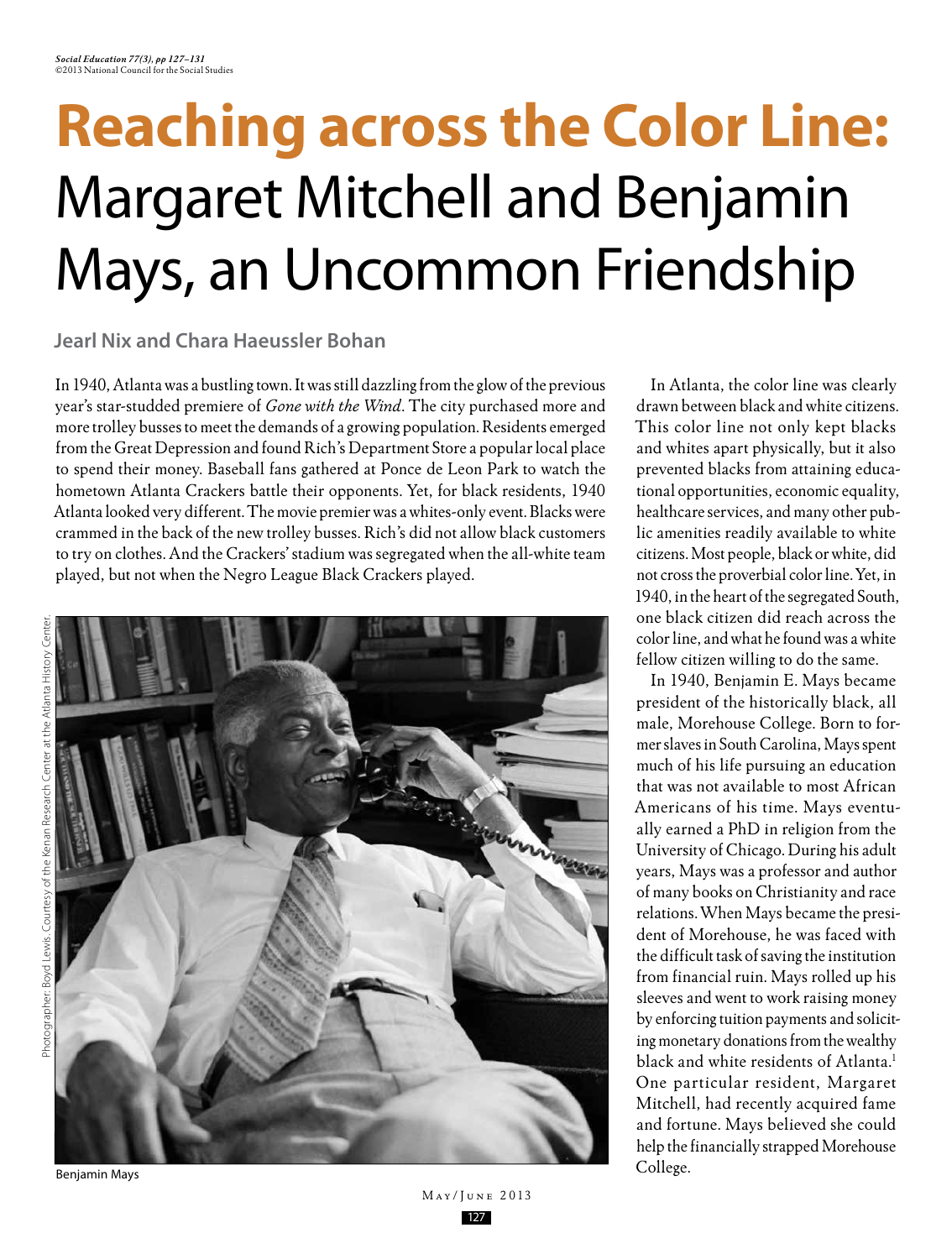

Margaret Mitchell

A lifelong resident of Atlanta, Margaret Mitchell was the descendant of a Confederate soldier who fought to keep African Americans, such as Mays's parents, in slavery. Mitchell grew up in a prominent white family who employed African Americans for domestic jobs.2 Mitchell only left Atlanta long enough to attend one year at Smith College. She returned home to take the place of her deceased mother as mistress of the household. Often viewed as a rebel, Mitchell was not well suited for the constraints of high society women in the South. An annulled marriage, an affinity for boyish or revealing attire, a job as a reporter, and a streak of progressive views prevented Mitchell from being fully accepted by Atlanta's elite.3

In 1926, bed ridden with a bad ankle and bored, Mitchell decided to start

**Because of Gone with the Wind's glorification of slavery, Mitchell did not have a favorable image among African Americans. At the movie's 1939 premiere in Atlanta, blacks were restricted from entering the legally segregated Loew's Grand Theater…**

writing a book. Ten years later, in 1936, *Gone with the Wind* was published. The book's content focuses on Atlanta during the antebellum period, the Civil War, and Reconstruction. The novel's plot revolves around the loves and experiences of the main character, Scarlett O'Hara. The book sold one million copies in its first year, and in its second year, Mitchell won the Pulitzer Prize for literature. A few years later, the book was produced as a popular movie.4 Some African Americans found the content offensive. The book and movie portrayed slaves as happy and willing servants instead of showing the harsh realities of slavery.5 Mitchell always defended her work by noting that the black characters demonstrated more morality than those portrayed by whites.<sup>6</sup>

With the book and movie success, Mitchell became a prominent Atlantan. Benjamin Mays began requesting financial support from Mitchell in late 1941. In the summer of 1942, Mitchell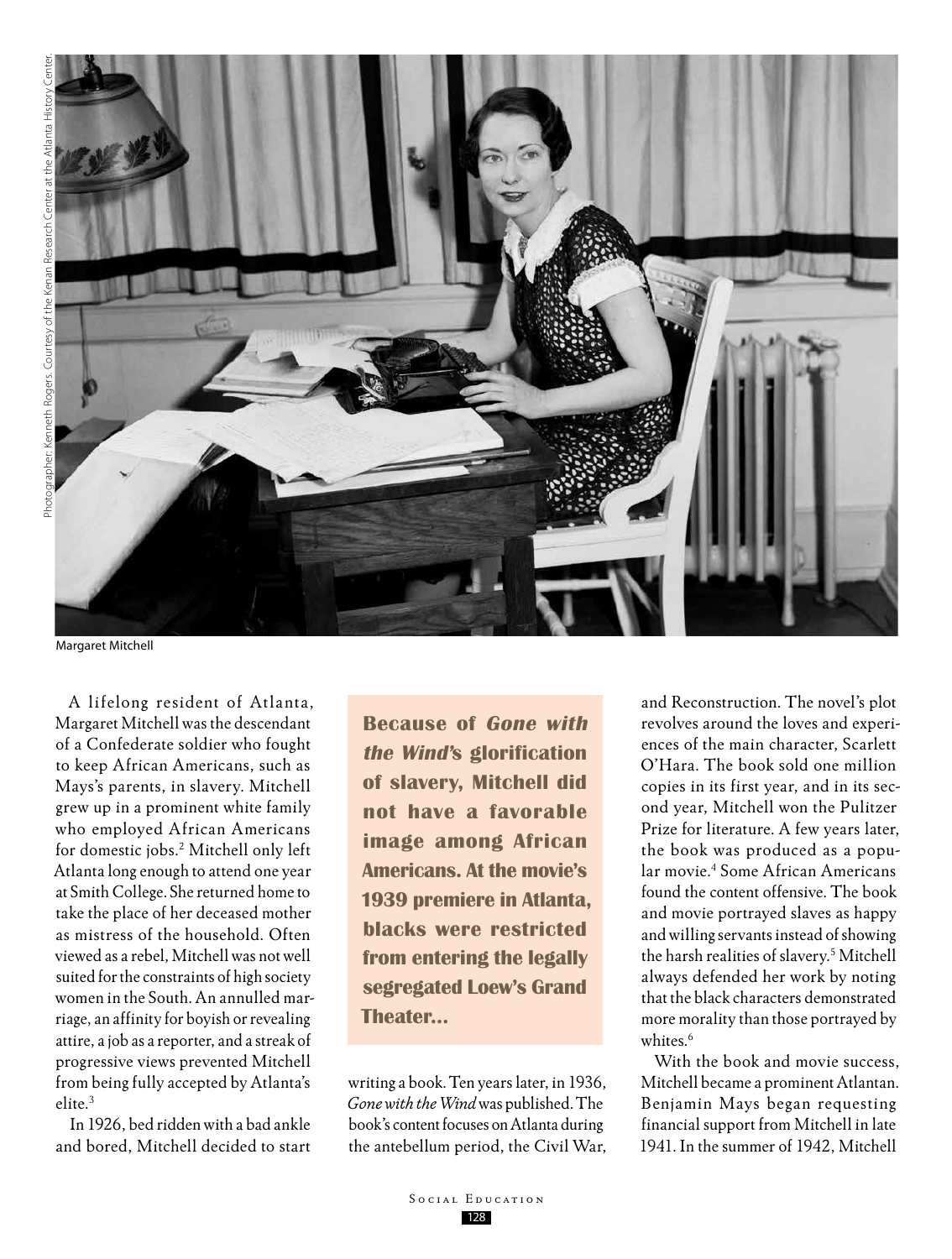# **Teaching Activities**

The correspondence between Mays and Mitchell highlights an association between two people who went against the expectations of their group in society—crossing racial barriers—for moral reasons that had far-reaching and long-lasting impact. The letters and their significance in the Jim Crow era, will bring home for students the impact that individual actions can have in creating change. The letters reveal specific challenges of segregation, such as medical care, educational opportunity, and the role of women.

This lesson addresses NCSS social studies themes **culture; individuals, groups, and institutions; and civic ideals and practices.**  Common core standards include writing short research focused projects and reading foundational U.S. documents as well as seminal works of American literature (e.g., *Gone with the Wind*). We provide several different opportunities for students and teachers to explore.

- 1. Have students read this background article and the letters of Mays and Mitchell. Students may also review Jim Crow in America from the Library of Congress's Jim Crow in America Primary Source Set, available at **www.loc.gov/teachers/ classroommaterials/primarysourcesets/civil-rights/pdf/ teacher\_guide.pdf**, to gain a broader sense of civil rights issues in the 1940s. Discuss any race-related events in the 1940s that Mitchell and Mays would most likely have been aware of and that might have served as a context for their correspondence. Some additional events to consider include the 1940 publication of Richard Wright's *Native Son*, the 1945 election of Adam Clayton Powell, and Truman's 1948 Executive Order to desegregate the military.
	- **a.** Have students identify and label examples, from this story and letters, of segregation and changes in attitude towards race in the 1940s. Specific examples include the use of the terms "colored" and "negro," segregated practices in ballparks, department stores, hospitals and the *Gone with the Wind* movie premiere. Examples of changes are indicated in the Atlanta Urban League reports and Mitchell's efforts to improve healthcare for blacks.
- **b.** Using the examples students have located in the article and the letters, ask them to write an essay about how black and white residents in the South responded to the burgeoning civil rights movement?
- 2. After students read the background information, allow them to view some of the images of Jim Crow signs found on the Library of Congress's collection, available at **www.loc. gov/rr/print/list/085\_disc.html**. Lead students through an analysis of the images. For a guide of possible questions, use the *Analyzing Photographs & Prints* teacher's guide at **www.loc.gov/teachers/usingprimarysources/resources/ Analyzing\_Photographs\_and\_Prints.pdf.**
- 3. Have students conduct research on the lives and careers of Benjamin E. Mays and Margaret Mitchell. Students may find the online Georgia Encyclopedia **www.georgiaencyclopedia. org/nge/Home.jsp** to be a great source. Additional readings about Mays and Mitchell are located in the reference section of this article.

donated money to Morehouse College for the first time. In her letter to Mays dated June 29, 1942 (see letter #1 excerpt on p. 130), Mitchell enclosed a check for \$80, for "…some fine and deserving student." She noted that she could not guarantee the donation would be given annually because of the uncertain times of war. Finally, Mitchell made the request that her gift be kept anonymous. "I am sure you understand the reason behind this and I hope you will keep this matter confidential."7 Mitchell's request for secrecy had a lot to do with the potential backlash she could receive from

the white community for supporting a black college. Over the next three years, Mitchell continued her private donations to Morehouse College.

Mays' solicitation of Mitchell's financial support was scoffed at by some in the black community. Because of *Gone with the Wind'*s glorification of slavery, Mitchell did not have a favorable image among African Americans. At the movie's 1939 premiere in Atlanta, blacks were restricted from entering the legally segregated Loew's Grand Theater which was decorated with white columns and confederate flags.<sup>8</sup> The black actors

of the movie were not included at the Atlanta premier.<sup>9</sup> At a segregated reception sponsored by the city of Atlanta, 10-year-old Martin Luther King, Jr., joined the Ebenezer Baptist Church choir in singing spirituals to entertain the whites-only crowd in attendance.<sup>10</sup> However, Mays was not deterred. He had a plan and a vision for Morehouse, and he knew that gaining the support of a progressive like Mitchell would be beneficial to the college.

World War II changed Atlanta and the South. Agricultural based jobs in the South dissipated, thus blacks migrated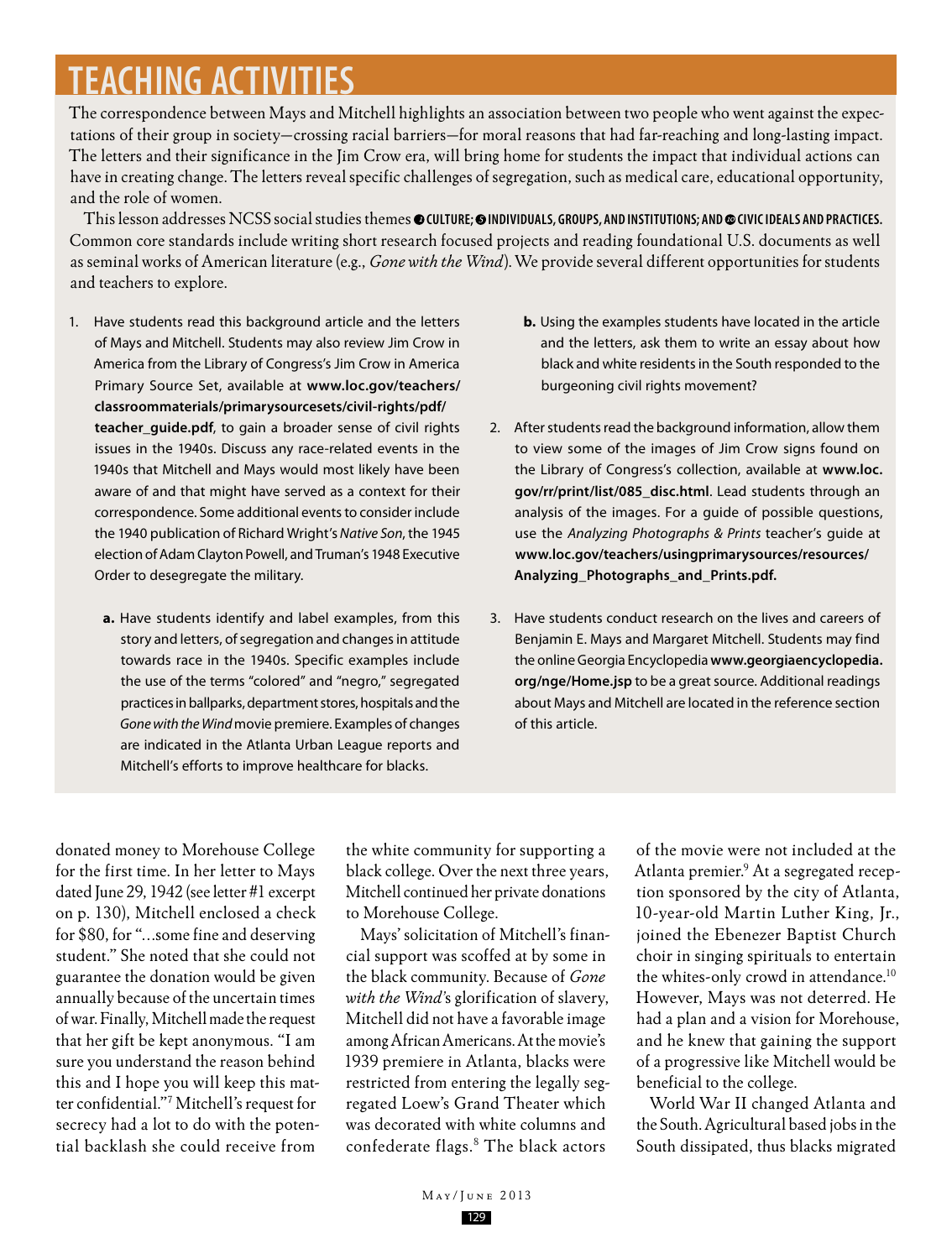### **Excerpts of Letters from Margaret Mitchell**

#### **Letter #1**: *Margaret Mitchell, letter to Benjamin E. Mays, June 29, 1942.*

"I have received your letter of June 22nd, requesting that I give a tuition scholarship of \$80 to Morehouse College and that I consider making this an annual donation. I am enclosing a check for \$80 and I hope it will be of assistance to some fine and deserving student. I am sorry that I cannot promise to make this an annual contribution. The uncertainty of the future based on the war as well as the heavy demands upon me make it impossible for me to promise to do any more.

Whenever I have made any donation to any cause or organization, I have done so with the understanding that no publicity of any type would be given to my contribution. I am sure you understand the reasons behind this and I hope you will keep this matter confidential."

#### **Letter #2**: *Margaret Mitchell, letter to Hughes Spalding April 17, 1946.*

"I'm very interested in better hospital facilities in Atlanta, especially for colored people. Recently our colored laundress, who worked for us for over twenty years, died of cancer. … It fell upon me to find a hospital bed in which Carrie could die more comfortably than at home. …I do not want ever again to go through the agonizing experiences I had. There just were no beds. …Carrie was like my own family and I would have paid all that I would have paid for a relative. …

I do not think people who have not experienced so heartbreaking a time can realize the need for more beds for our colored population who are able to pay something for medical and hospital care. …I hope so much that some thought will be taken of this particular problem. …Atlanta is big enough now to have colored people in the white-collar class, and I wonder how many of them have been in the situation of our Carrie, willing to pay but being unable to buy a bed in which to die."

#### **Letter #3**: *Margaret Mitchell, letter to Benjamin E. Mays, October 23, 1946.*

"I want [the \$2,000 check] used to assist deserving students in acquiring medical and dental educations. I think I may speak for Carrie, as well as for myself, when I say that both of us would prefer the students to be chosen on a basis of character, good will toward their fellow man, and willingness to work, rather than on brilliance or high scholastic grades alone. … Georgia is a huge state and is poor. We are poorer in Negro doctors, I am sure, than almost any other state. Therefore, I would definitely prefer that any boys who avail themselves of this money should practice in Georgia or at least give Georgia a trial of a year or so. … but I ask that you make very clear to anyone who accepts this money for medical or dental training that it would be the wish of Carrie Mitchell Holbrook that they stay here and help their own people."

**Letter #2**

**Letter #3**

#### **Letter #1**



Courtesy of Hargrett Rare Book and Manuscript Library/ University of Georgia Libraries.